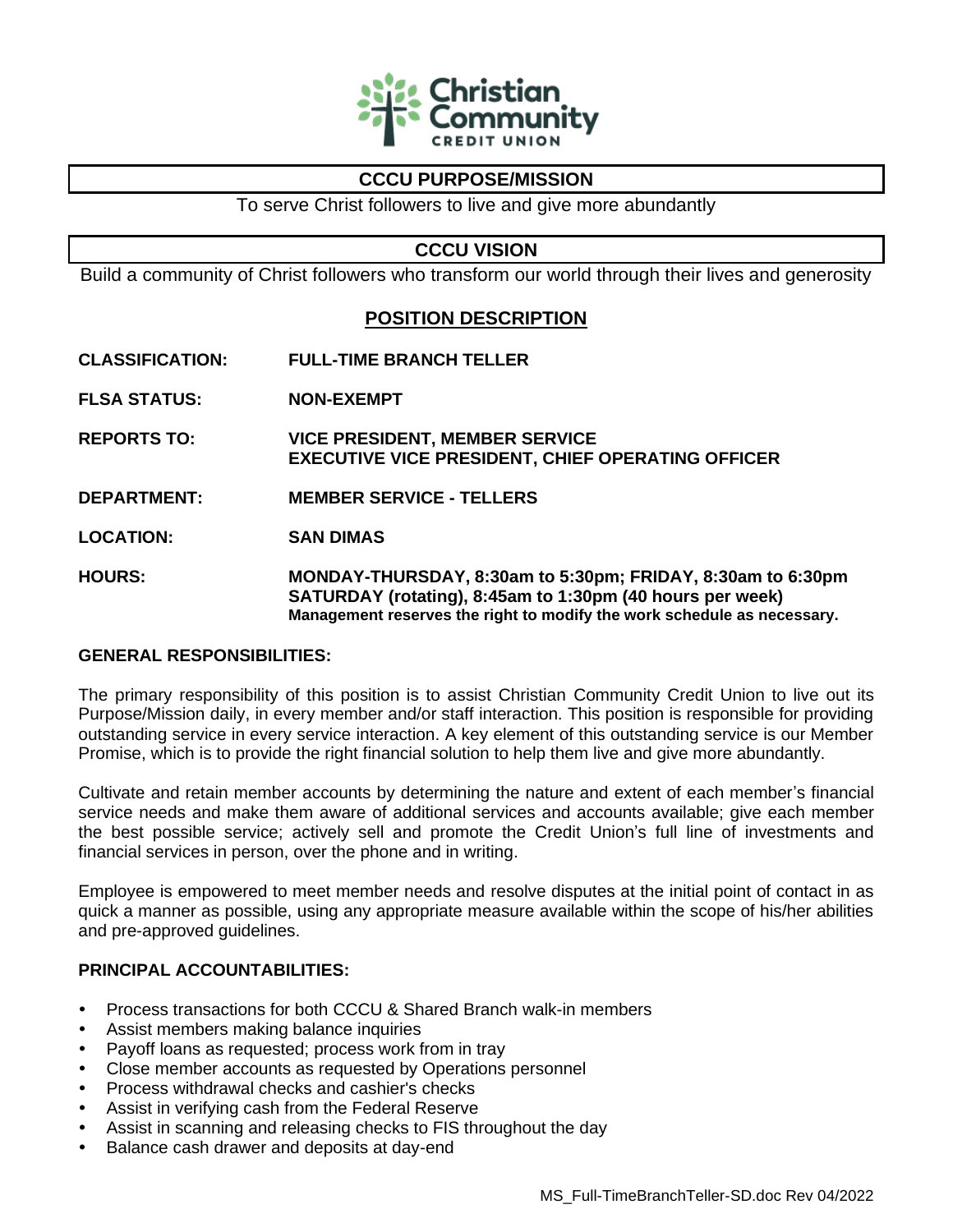- Assist in balancing Credit Union and closing at day-end
- Responsible for processing transactions accurately
- Sell travelers cheques and money orders
- Be flexible as work hours could be changed as necessary to meet the needs of CCCU
- Proactively educate members on CCCU products and services using product knowledge and rapport dialogue
- Effectively communicate how the available account types benefit members/applicants and assist them in the selection of the most appropriate one for their needs
- Recognize and generate cross-sell opportunities for Credit Union growth and retention
- Process mail transaction requests when needed
- Demonstrate enthusiastic support of CCCU's purpose/mission, vision, values, & long-term objectives
- Meet or exceed the standard score on the annual product knowledge certification
- Meet or exceed referral, sales and service goals established by the Credit Union
- Comply with all regulatory requirements for financial institutions, including but not limited to Bank Secrecy Act, Anti-Money Laundering, USA Patriot Act, OFAC & Fair Lending Regulations
- Apply knowledge and comply with all Credit Union systems, bylaws, policies, and procedures
- Responsible for knowledge of Reg CC and Reg D
- Perform other related duties as assigned

## **REQUIREMENTS**:

High School Diploma or equivalent required Minimum one year of customer service experience required Cash handling experience preferred Banking experience preferred Cross-selling and/or sales experience preferred Bilingual skills (English/Spanish) preferred Ability to work on computers Ability to work under pressure Ability to work with supervision and follow instructions Reliable transportation, valid driver's license, and current car insurance (when driving for Credit Union business) Good communication skills Good math aptitude and attention to detail Typing at 20 wpm 10-key by touch at 20 kpm Ability to exercise confidentiality Regular attendance and punctuality Ability to work as part of a team Professional appearance Ability to lift 25 lbs. English literacy

**This job description is to be used as an employee guideline. Management reserves the right to amend this job description if necessary.**